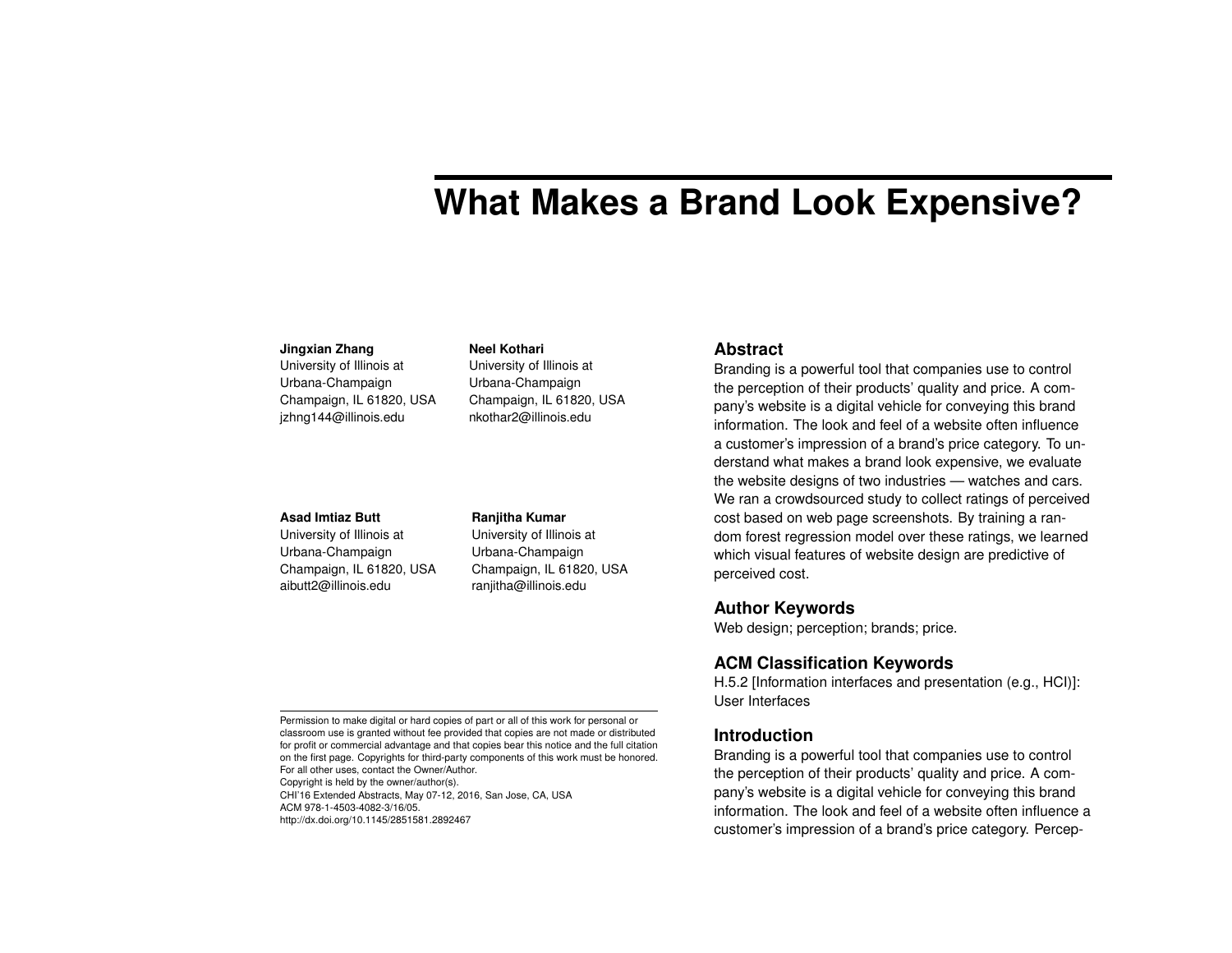

(a) Perceived Price: High Actual Price: High



(b) Perceived Price: Low Actual Price: High



(c) Perceived Price: High **Actual Price: Low** 



(d) Perceived Price: Low **Actual Price: Low** 

<span id="page-1-0"></span>**Figure 1:** Watch brands with their perceived and actual price. The perceived price of (a) and (b) are consistent with their actual price while those of (c) and (d) are not.

tion, however, is not always reality: the branding information communicated by a website can make an economy brand appear like a luxury one, and vice versa [1.](#page-1-0)

This paper asks the question, "What makes a brand look expensive?" To answer it, we analyze website designs in two industries – watches and cars. We ran a crowdsourced study to collect ratings of perceived cost based on web page screenshots. By training a random forest regression model over these ratings, we learned that visual features such as number of featured products and colors are predictive of perceived cost. Moreover, we found that these predictive features are not necessarily the same across industries.

### **Related Work**

Prior work has studied how low-level visual and structural features of website design influence higher-level aesthetic qualities such as visual complexity and attractiveness [\[6,](#page-4-0) [7,](#page-4-1) [10,](#page-5-0) [12\]](#page-5-1). Researchers have developed models that explicitly focus on users' first impressions of website aesthetics, which are strongly correlated with perceived usability and trustworthiness [\[5,](#page-4-2) [9\]](#page-5-2). Moreover, work in computational advertising has explored how features such as whitespace and logo colors affect brand perceptions [\[3,](#page-4-3) [8\]](#page-5-3).

To learn a computational model of perceived price for a brand's website, we compute visual features similar to those used by prior work. We then use random forest regression with backwards elimination to both predict perceived price ratings and identify the most important features that influence these ratings.

#### Your Goal 80 clicks

<span id="page-1-1"></span>

How do I play?<br>A screenshot of a brand's website will appear in the<br>middle and you have to select what price level the brand<br>falls under. There is no incorrect answer, just let us know<br>what you think!

What are the different price levels?

Why should I play? etery.t<br>Istion you answer, you will be helping



## **Data**

We scraped the marketing websites of 78 watch and 81 car companies. For each site, we compute and store its screenshot and a set of visual features. To collect perceived price labels for each company, we built a web-based crowdsourcing interface, which presents users with website screenshots in randomized order, and asks them to categorize the brand on a 5-pt price scale, where 1 corresponds to the cheapest brands and 5 corresponds to the most expensive ones (Figure [2\)](#page-1-1). To remove bias around prior brand familiarity, we blur out the company name and logo in the screenshots.

We recruited participants from Facebook and Amazon Mechanical Turk and collected a total of 2000 price labels for watch brands and 681 price labels for car brands. On average, each watch brand received 26 price ratings and each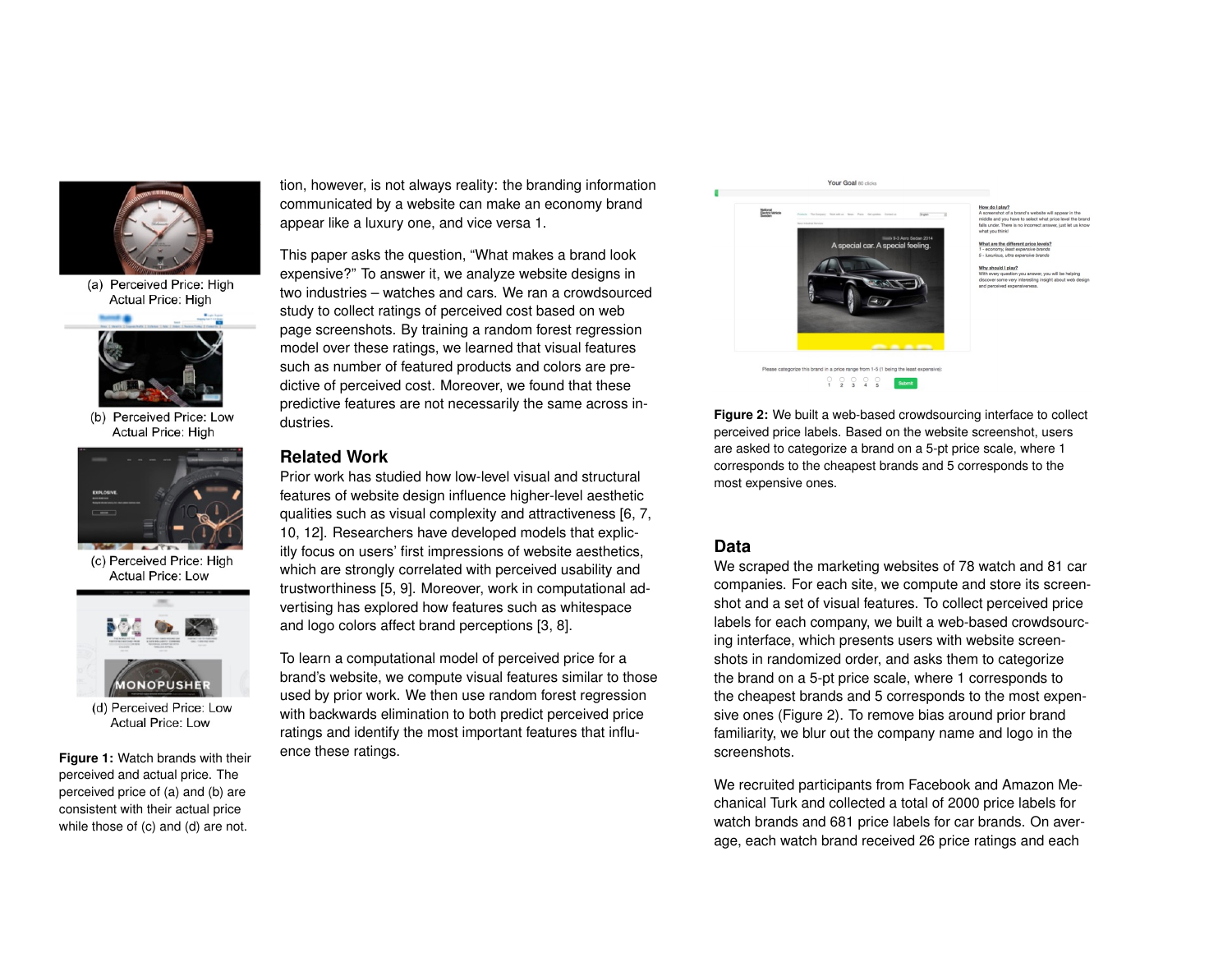<span id="page-2-0"></span>

**Figure 3:** Distribution of perceived price ratings collected for watches (left) and cars (right).

car brand received 8 price ratings. We computed the average price rating for each brand and used it as the target value for regression. The distributions of perceived price ratings for the two datasets are shown in Figure [3.](#page-2-0)

To measure how closely perception matches reality, we scraped actual price categories for each watch brand from Watchuseek Forums [\[2\]](#page-4-4). Figure [4](#page-2-1) shows how the perceived price ratings for a subset of watch brands compares with their actual price ratings. Brands above the dashed line are perceived to be less expensive than they actually are, whereas, brands below the line are perceived to be more expensive than they actually are. Therefore, brands in the upper left and lower right of the plot have the greatest disparity between perceived and actual price ratings.

#### **Features**

For each watch and car company, we compute a set of 20 features over its screenshot. Given that colors play an important role in determining aesthetic styles and brand perception [\[3,](#page-4-3) [9,](#page-5-2) [12\]](#page-5-1), we compute several color-based features such as mean and standard deviation of a screenshot's HSL and RGB channels. We also compute visual features such as colorfulness and whitespace, similar to prior work

<span id="page-2-1"></span>

**Figure 4:** Comparison between the perceived price rating and the actual price rating of watch brands. Brands in the upper left and lower right have the greatest disparity between perceived and actual price ratings.

[\[8,](#page-5-3) [9\]](#page-5-2). While most features are computed automatically, we manually count the number of products found in screenshots as an approximate measure of visual complexity. The features are described in more detail below.

*Mean and Standard Deviation of RGB*: The mean and standard deviation of a screenshot's RGB channels.

*Mean and Standard Deviation of HSL*: The mean and standard deviation of a screenshot's HSL channels.

*Number of colors*: The number of colors in a website. Each channel in RGB is represented with 5 bits.

*Dominant color*: The percentage of a screenshot covered by its most frequent RGB color.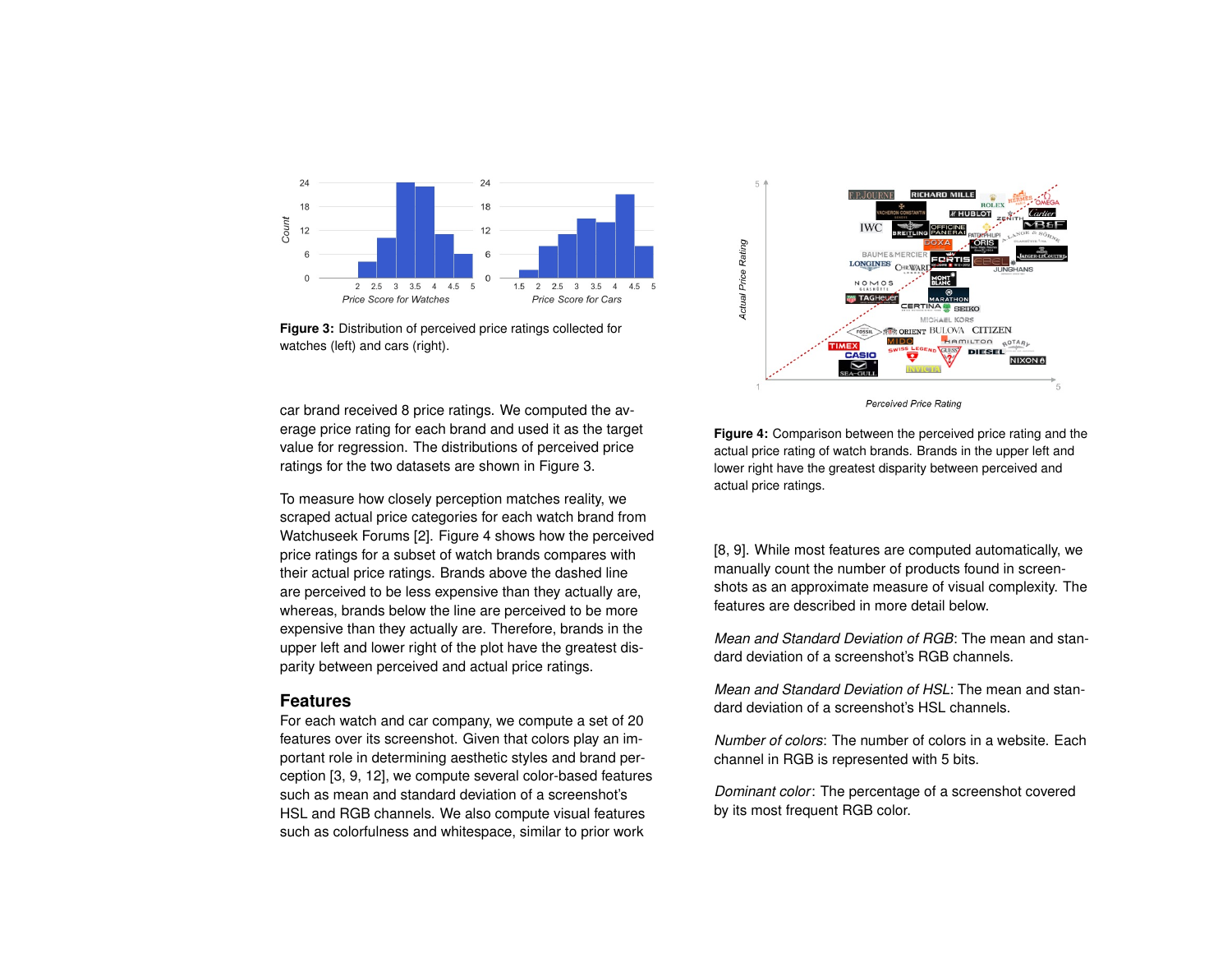

**Figure 5:** An original screenshot (left) and its computed whitespace in green (right).

*Colorfulness*: The sum of a screenshot's mean and standard deviation of saturation [\[11\]](#page-5-4). *Whitespace*: The percentage of a screenshot that is whitespace. We iterate over the screenshot with a 5x5 pixel window. If the RGB Manhattan distance between any two pixels in a window is below a threshold, we count the pixels as whitespace.

*Number of products*: The number of products — watches or cars depending on the dataset — in each website. Three students independently extracted this feature by manually examining screenshots, and discussed to reach consensus for screenshots where different numbers were recorded.

#### **Model**

Based on the crowdsourced price ratings and the computed design features, we learn a random forest regression model that predicts the price rating for a brand's website. Using backward elimination, we iteratively remove features that are not predictive of perceived price [\[4,](#page-4-5) [9\]](#page-5-2). We train two separate regression models for watches and cars using Python scikit-learn [\[1\]](#page-4-6).

To evaluate the performance of the model, we compute 4 fold cross validation and measure the mean square error (MSE) and the mean absolute error (MAE). During back-

|         | MSE  | MAE  |
|---------|------|------|
| Watches | 0.31 | 0.45 |
| Cars    | 0.68 | 0.70 |

<span id="page-3-0"></span>**Table 1:** Mean squared error (MSE) and mean absolute error (MAE) of predicted price ratings for watches and cars.

ward elimination, we use MSE to determine which features contribute the least to the model's accuracy, remove them, and retrain. Once the model's accuracy cannot be improved, we use the *variable importance* measure given by the random forest model to rank features that are most predictive of perceived price rating.

#### **Results**

For the watch regression model, the MSE of predicted price ratings is 0.31, and the MAE is 0.45; for the car regression model, the MSE of predicted price ratings is 0.68 and the MAE is 0.70 (Table [1\)](#page-3-0).

The features most predictive of perceived price are shown in Table [2.](#page-4-7) A watch website design composed of many products, many colors, little whitespace, and a large standard deviation of lightness will be perceived as a cheap brand. Similarly, a car website design composed of many products, a large standard deviation of saturation, a large standard deviation of hue, and many colors will be perceived as a cheap brand. Figure [7](#page-5-5) visually illustrates the relationship between perceived price ratings and the predictive features.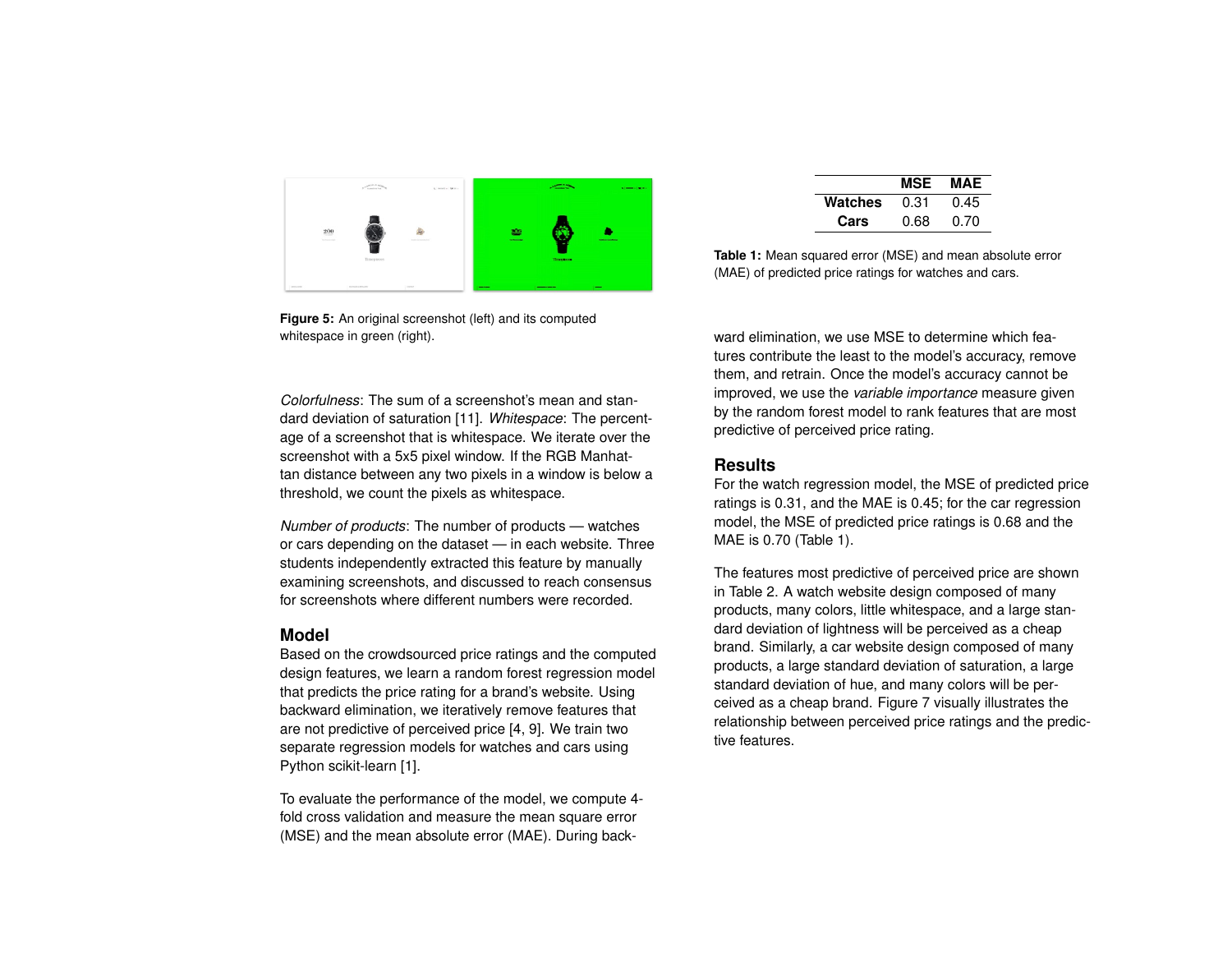<span id="page-4-7"></span>

| <b>Top Predictive Features</b> |                    |  |
|--------------------------------|--------------------|--|
| Watches                        | Number of products |  |
|                                | Number of colors   |  |
|                                | Whitespace         |  |
|                                | SDev of Lightness  |  |
| Cars                           | Number of products |  |
|                                | SDev of Saturation |  |
|                                | SDev of Hue        |  |
|                                | Number of colors   |  |



**Table 2:** The features that are the most predictive of perceived price for the watches are car datasets.



<span id="page-4-8"></span>**Figure 6:** Highly expensive car web designs which are predicted as cheap brands under the current model; however, people correctly label them as expensive brands, most likely because images of sports cars exude luxury.

# **Discussion and Future Work**

While the regression models identify several features predictive of perceived price, there are website designs and brands that the models cannot accurately rate. For example, based on the website design, the car regression model predicts that Ferrari is a relatively cheap brand: the site has little whitespace, many colors, and a large standard deviation of saturation (Figure [6\)](#page-4-8). However, the crowdsourced price rating for this website was high. Although we blur out the brand logo, we suspect that people often associate sports cars with luxury brands. So while people rate these sports car websites correctly, our model currently does not.

To train more robust models for predicting perceived price, we plan to expand the feature set to include content analysis of images and copy. Recognizing objects like sports cars in images, and words like "luxury" in the copy could provide stronger signals about the expensiveness of a brand.

While the watch and car regression models had two predictive features in common, they were not identical. We would like to analyze a broader set of industries to see if the predictive features are similar across industries or vastly different.

### **References**

- <span id="page-4-6"></span>[1] 2007. Random Forest Classifier in Python scikit-learn. [http://scikit-learn.org/stable/modules/generated/sklearn.](http://scikit-learn.org/stable/modules/generated/sklearn.ensemble.RandomForestClassifier.html) [ensemble.RandomForestClassifier.html](http://scikit-learn.org/stable/modules/generated/sklearn.ensemble.RandomForestClassifier.html). (2007).
- <span id="page-4-4"></span>[2] 2012. Ranking of watch brands (by price), revised. [http://forums.watchuseek.com/f2/](http://forums.watchuseek.com/f2/ranking-watch-brands-price-revised-755635.html) [ranking-watch-brands-price-revised-755635.html](http://forums.watchuseek.com/f2/ranking-watch-brands-price-revised-755635.html). (2012). From Watchuseek Forums.
- <span id="page-4-3"></span>[3] Paul A Bottomley and John R Doyle. 2006. The interactive effects of colors and products on perceptions of brand logo appropriateness. *Marketing Theory* 6, 1 (2006), 63–83.
- <span id="page-4-5"></span>[4] Nesrine Chehata, Li Guo, and Clément Mallet. 2009. Airborne lidar feature selection for urban classification using random forests. *International Archives of Photogrammetry, Remote Sensing and Spatial Information Sciences* 38, Part 3 (2009), W8.
- <span id="page-4-2"></span>[5] Gitte Lindgaard, Gary Fernandes, Cathy Dudek, and Judith Brown. 2006. Attention web designers: You have 50 milliseconds to make a good first impression! *Behaviour & information technology* 25, 2 (2006), 115–126.
- <span id="page-4-0"></span>[6] Eleni Michailidou, Simon Harper, and Sean Bechhofer. 2008. Visual complexity and aesthetic perception of web pages. In *Proceedings of the 26th annual ACM international conference on Design of communication*. ACM, 215–224.
- <span id="page-4-1"></span>[7] Aliaksei Miniukovich and Antonella De Angeli. 2015. Computation of interface aesthetics. In *Proceedings of the 33rd Annual ACM Conference on Human Factors*